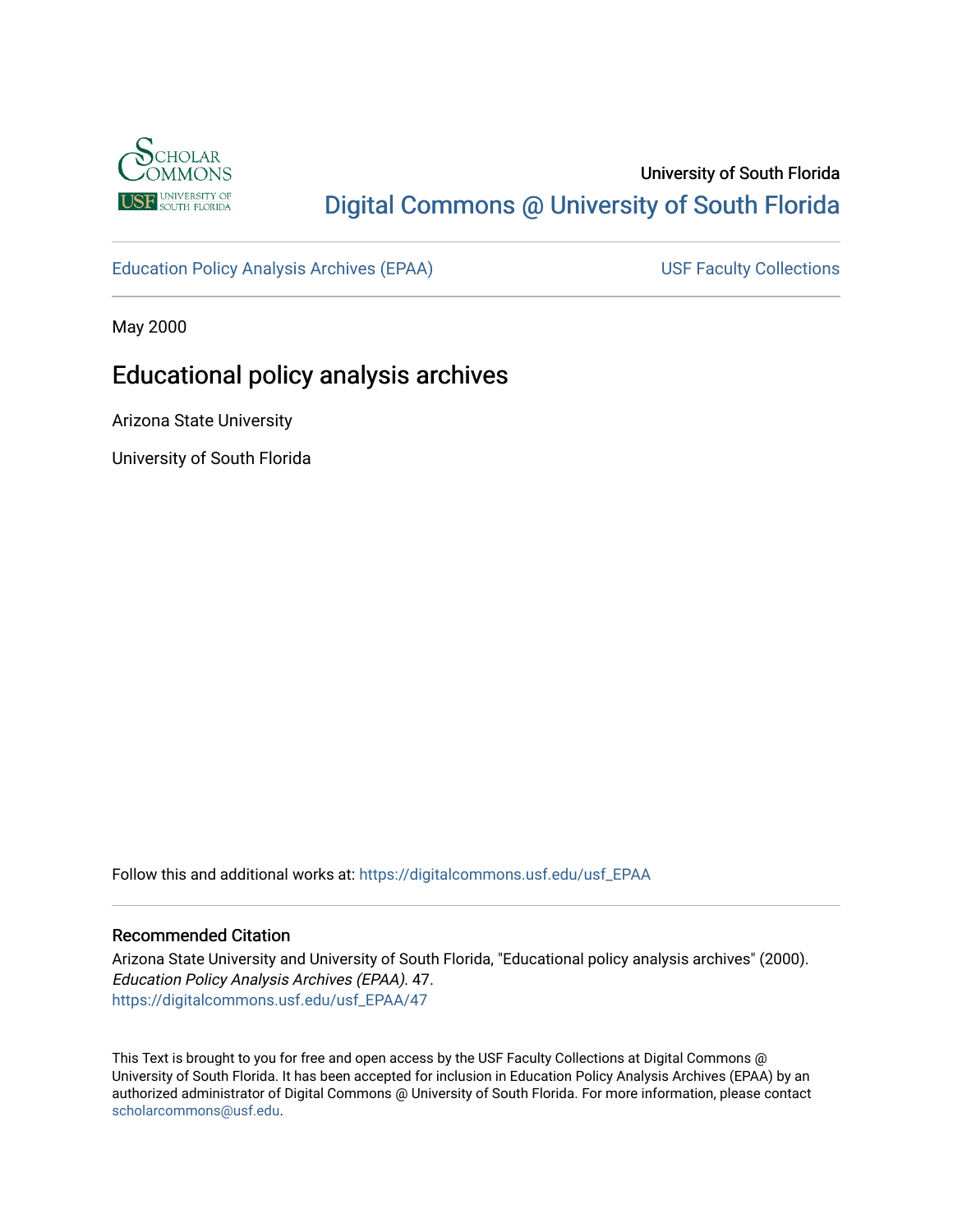# **Education Policy Analysis Archives**

**Volume 8 Number 24 May 20, 2000 ISSN 1068-2341**

A peer-reviewed scholarly electronic journal Editor: Gene V Glass, College of Education Arizona State University

Copyright 2000, the **EDUCATION POLICY ANALYSIS ARCHIVES**. Permission is hereby granted to copy any article if **EPAA** is credited and copies are not sold.

Articles appearing in **EPAA** are abstracted in the *Current Index to Journals in Education* by the ERIC Clearinghouse on Assessment and Evaluation and are permanently archived in *Resources in Education*.

**Education Reform in Hong Kong: Issues of Consistency, Connectedness and Culture** 

> **Chris Dowson Peter Bodycott Hong Kong Institute of Education**

## **Allan Walker David Coniam The Chinese University of Hong Kong**

#### **Abstract**

 Since the early 1990s, the pace of educational reform in Hong Kong has accelerated and broadened to incorporate almost all areas of schooling. The reforms introduced during this period can be subsumed under what has generally been labelled the quality movement. In this paper, we review and comment on a number of policy reform initiatives in the four areas of "Quality Education," English Language Benchmarking, Initial Teacher Training and the Integration of Pupils with Special Needs into Ordinary Classrooms. Following a brief description of each policy initiative, the reforms are discussed in terms of their *consistency, coherence* and *cultural* fit.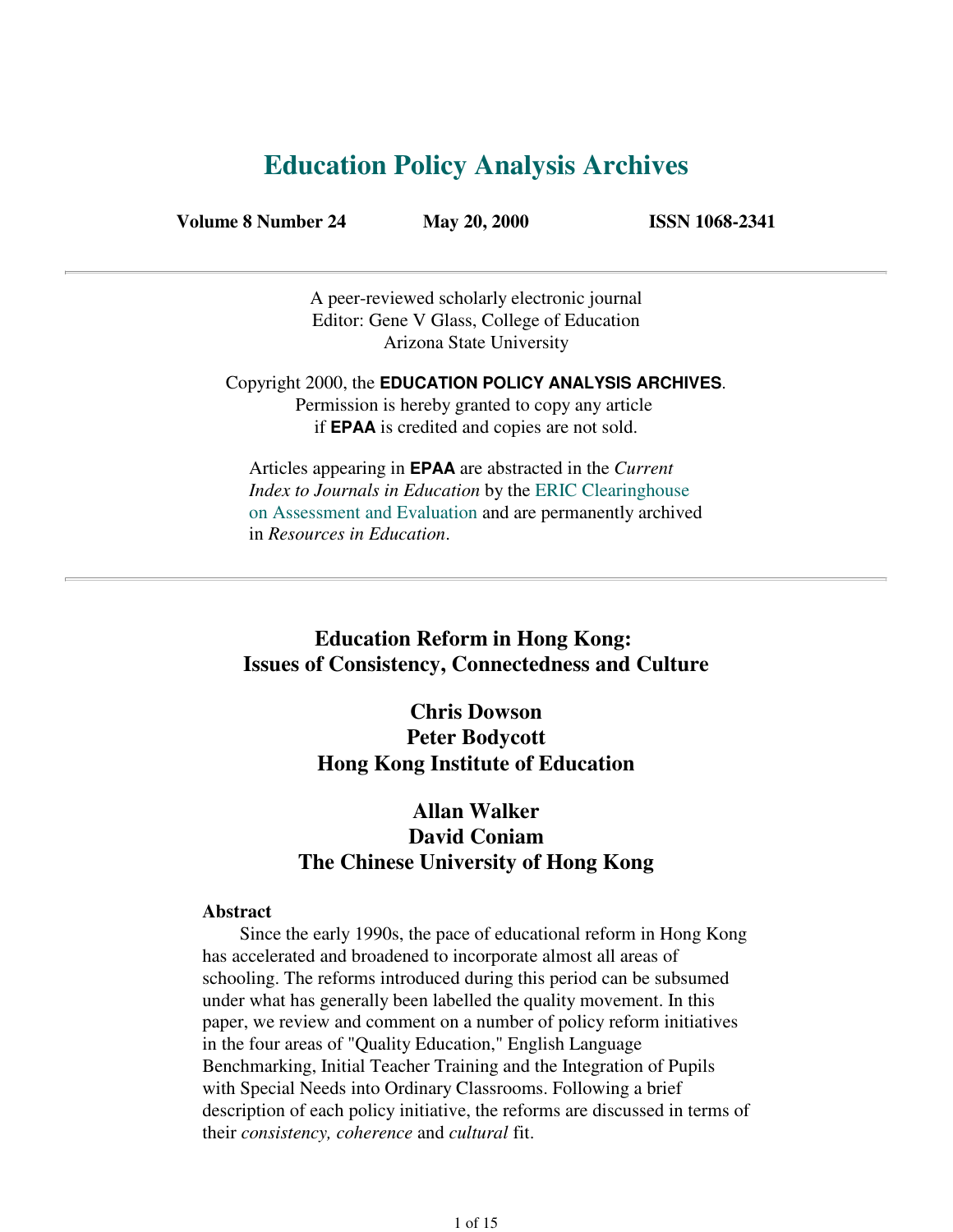Since the early 1990s, the pace of educational reform in Hong Kong has accelerated and broadened to incorporate almost all areas of schooling. The reforms introduced during this period can be subsumed under what has generally been labelled the "quality movement." This stands in contrast to reform thrusts in previous decades, which tended to target the quantitative aspects of schooling. The shift from quantity to quality has been driven by at least four interrelated reasons. The first is the successful introduction of nine-year compulsory education in Hong Kong. All students in Hong Kong, regardless of background, are now guaranteed access to schooling to at least Secondary 3 (Grade 9). The second reason has been the growing dissatisfaction from both employers and higher education bodies with student and teacher performance. Related concerns have prompted a search for higher standards and calls for increased accountability. A related argument has been a growing concern for greater economic competitiveness. The third reason has been the perceived need to secure stability and prosperity for all citizens following the change of sovereignty in July 1997. Finally, the quest for quality education in other countries has influenced Hong Kong policy makers and subsequent calls for reform.

 In this article, we review and comment on a number of policy reform initiatives introduced in Hong Kong during the 1990s. We do not attempt a thorough review of each policy but rather we set out to describe briefly the initiatives and then analyse them for *consistency*, *connectedness* and *cultural fit*. For the purposes of this paper, *consistency* refers to how the thrust of the reforms and reform components are interpreted. That is, are the reforms consistent, or do they confuse educators through proposing apparently contradictory purposes. *Connectedness* refers to whether reforms or reform components are linked in terms of what they are trying to achieve and how they are achieved. Questions can be asked as to whether the huge array of quality reforms in Hong Kong are coherently connected to each other at the various levels. *Cultural fit* refers to whether the reforms and reform components are appropriate given the unique culture and context of Hong Kong and Hong Kong's educational institutions.

### **Background to Reform**

 Soon after assuming office on July 1st, 1997, Tung Chee-wah —the first Chief Executive of the Hong Kong Special Administrative Region of China (HKSAR)—promised an ambitious public spending program, including a massive boost to spending on education. His second policy address in October 1998 included few new initiatives and reiterated the directions established in 1997. The bulk of the policy directives, with the exception of Information Technology, had been in train, to varying degrees, for a number of years.

 In 1997, Tung promised expanded investment in basic education through a 7.6% increase in concurrent expenditure and additional capital expenditure of approximately US\$2.8 billion. Increased funding was intended to support a number of what have become continued initiatives. The first group of initiatives targeted directly the promotion of "quality education." This included the establishment of a US\$650 million Quality Education Fund (QEF), a strong move toward School-Based Management (SBM) and a review of the entire education system. Some of these reforms were spelt out in detail in Education Commission Report Number 7 (ECR7) (Education Commission, 1997). The second suite of initiatives focused specifically on improving the quality of teachers. These included requiring all new teachers to acquire degree status, the upgrading of graduate posts in primary schools and the proposed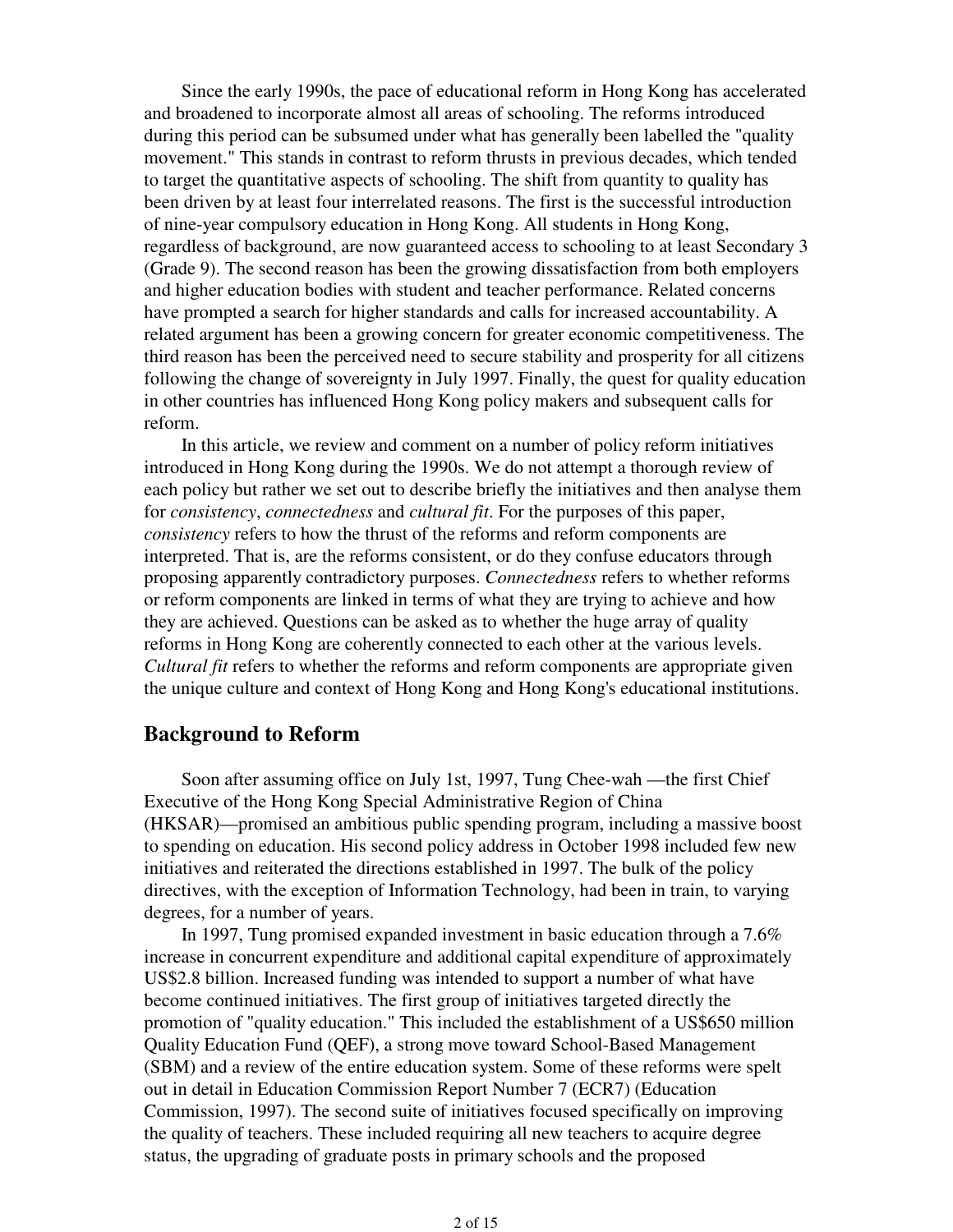## **Teacher Education Reform**

 Teacher education in Hong Kong up until 1995 was largely the responsibility of four Colleges of Education and an Institute of Language in Education (ILE). These institutions provided non-graduate training courses for both primary and secondary teachers. In 1992, the Education Commission Report No. 5 (ECR5) was released. It recommended three reforms that would impact significantly on education at all levels in Hong Kong. The first was the recommendation of an expansion of tertiary education to provide greater opportunities for graduate teacher training, and the second was an increase in graduate posts in both primary and secondary schools. The third recommendation was to amalgamate the existing colleges and the ILE into a unitary Institute of Education. The mission of the new Hong Kong Institute of Education (HKIEd) was to become a centre of excellence in teacher education and continuous professional development. This would be achieved, initially, through the provision of sub-degree courses and later through degree-level courses.

 The amalgamation was completed in 1995, and in 1997 staff of the HKIEd moved into a new purpose-built facility fully dedicated to teacher education. Following a full institutional review in late 1996, the HKIEd was admitted to the governing body of tertiary education in Hong Kong – the University Grants Committee. In November 1997, following the new Chief Executive's address emphasising a commitment to quality education and an all graduate teaching profession, and the release of ECR7, the HKIEd had the first of two new teacher education courses validated by the Hong Kong Council for Academic Accreditation. These were a Postgraduate Diploma in Education (PGDE) and a four-year Bachelor of Education (Honours) for primary teachers. The first intakes of degree-level and PGDE students were admitted in September 1998. Currently the HKIEd offers 53 courses for 9,500 students and has a staff of 400. The HKIEd is an institution born of reform, and as the main teacher education provider in Hong Kong, it continues to reform itself through internal restructuring, the addition of new courses and the upgrading of staff.

 The teacher education reform initiative has encountered significant challenges in its implementation and these will be discussed in subsequent sections of the paper. Another reform initiative that continues to create significant debate is the decision to tackle perceived declines in language standards through the compulsory language benchmarking of teachers.

## **English Language Benchmarking**

 In late 1995, the Education Commission published Report Number 6 (ECR6) (Education Commission, 1995). This report responded to the concerns expressed by Government, business and educational bodies about declining standards of language skills. The report argues a need for high level language skills among the workforce in Hong Kong, especially as it moves from a manufacturing to a service industry base. ECR6 highlighted a number of areas for action with regard to language standards. Specifically, the report recommended:

The concept of "benchmark" qualifications for all language teachers should be explored by the Advisory Committee on Teacher Education and Qualifications (ACTEQ) with a view to making proposals to the Government as early as possible in 1996.

Minimum language proficiency standards should be specified, which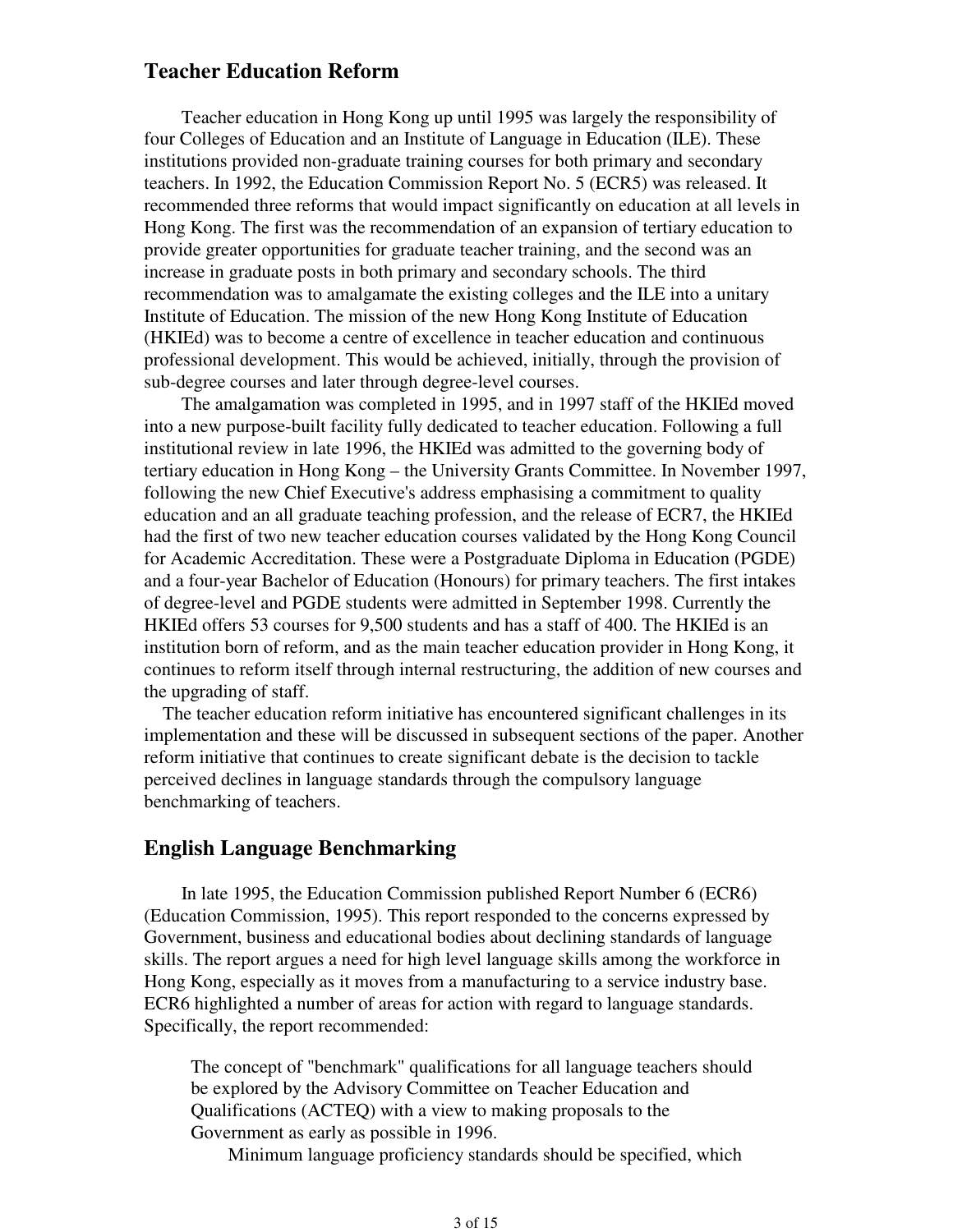all teachers (not just teachers of language subjects) should meet before they obtain their initial professional qualification. The standards should be designed to ensure that new teachers are competent to teach through the chosen medium of instruction. (Education Commission, 1995, p.16)

 The movement toward benchmark qualifications for all language teachers foretold the new HKSAR Government's quality education agenda—the desire for a fully trained language teaching profession in primary and secondary schools. The benchmark policy initiative would effect all teachers in Hong Kong, not only those who are language teachers of Chinese, English and Putonghua, but also teachers of other subjects who operate in either a Chinese or English language medium. The initiative, by its nature, will, once implemented, directly affect the lives and careers of thousands of people and ultimately the lives of children in Hong Kong schools. Therefore, to ensure quality and representativeness of stakeholders in the process, a great deal of interaction, discussion and consultation was subsequently undertaken with relevant bodies and individuals such as principals, teachers, and other members of the education profession. Other institutional bodies, members of Government, and lay persons in the public, business and commercial sectors were also consulted.

 The extensive trialing and piloting of the proposed language benchmarks continues and has been approached from an incremental and phased perspective. The process, which has taken course from late 1996 to the present, has included:

- A Subject Committee composed of approximately 30 members from tertiary 1. teacher education institutes, teachers and principals and teachers from local schools, as well as members from Education Department and other bodies involved in teacher education in Hong Kong was established. The brief of this committee was to set examination specifications and an examination syllabus.
- 2. For each of the five test papers, Moderation Committees were set up under the aegis of the Hong Kong Examinations Authority to produce sample material for distribution to teachers.
- A representative random sample of approximately 400 teachers for English were 3. invited to take part in a pilot assessment exercise so that actual levels of ability might be estimated, in order to compare actual levels of ability with desirable standards recommended by the Subject Committee.

The HKSAR Government's targets for the implementation of benchmarks are that:

- Initial benchmarks for teachers of English language in lower secondary schools should be finalised by mid 1999.
- Benchmarks as exit standards in the Teacher Education institutions are expected to be implemented by 2000—2001.
- All serving language teachers should be benchmarked by 2005, and all teachers who teach through the medium of English or Chinese should be benchmarked by 2008.

 The proposed benchmark initiative, if successfully implemented, will have a profound effect on the teaching profession in Hong Kong. It remains, however, to be a very contentious issue.

## **Integration Reform**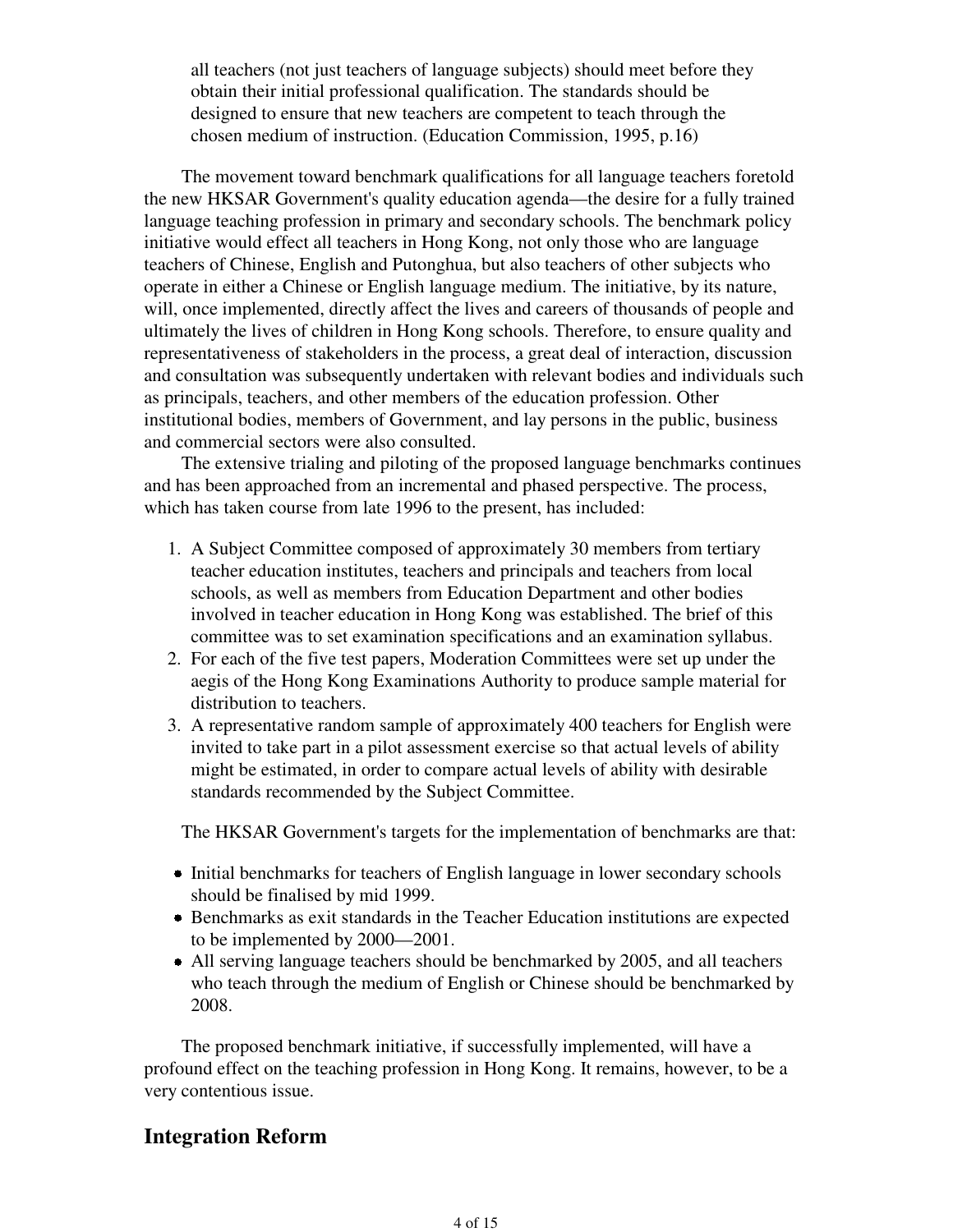The policy shift from special school placement toward the integration of disabled students into mainstream classrooms began in 1986. However, despite recommendations concerning the re-skilling of regular teachers for supporting students with learning needs, minimal implementation followed. In response to concern from parents of disabled students, the ED recommended that a study be made of how integration might best be achieved. In addition, The Board of Education (1997) noted that regular primary classrooms contain significant numbers of students who are experiencing difficulty in learning and that this trend would continue in the future.

 Whether the needs of these children will be fully met, and whether teachers are adequately trained to meet their needs, are issues that continue to be debated. Recommendations have been made that course providers in Special Education work toward improving the course content and structure of programmes designed for Special Education teachers and that Special Education be strengthened in initial teacher education programmes (Board of Education, 1996).

 The 1997 Report on the Review of 9-year Compulsory Education specifically identified three major areas of concern that involve meeting the needs of students with special educational needs in regular classrooms. These deal with the range of individual differences, behavioural problems, and learning differences. Other indicators of the need for broader training in special education have emerged from seminars and workshops run by the Professional Teachers' Union. These meetings have given rise to the development of papers that have been submitted to the Education Department suggesting that regular class teachers must be adequately prepared to work effectively with low achieving students. Finally, Wilson (1997) raises the issue of gifted and talented students in Hong Kong. He suggests that catering for these students will help them achieve their potential, and benefit society.

#### **Consistency, connectedness and cultural fit**

 Though the reforms briefly discussed are considered, on the whole, progressive, a number of interrelated issues can be raised in relation to their implementation and acceptance at an organisational level. We now analyse the policies in terms of their *consistency*, *connectedness* and *cultural fit*. These frames are defined below. The analysis will touch upon certain parts of the policies only.

*Consistency* refers to how people interpret the thrust of the reforms and reform components or whether they in fact confuse educators through proposing apparently contradictory purposes. Questions asked include: Are the thrusts of the reforms consistent? That is, do they send contradictory meanings to those charged with implementing the reforms in their organisations?

*Connectedness* refers to whether the reforms or reform components are linked in terms of what they are trying to achieve and how they are achieved. Questions can be asked about whether the huge array of quality reforms are connected to each other coherently at various levels: Are the thrusts of the reforms coherent? That is, are the reforms purposefully linked to each other?

*Cultural fit* refers to whether the reforms and reform components are appropriate given the unique culture and context of Hong Kong and Hong Kong's educational institutions. The questions guiding this frame include: Are the thrusts of the reforms culturally appropriate? That is, are the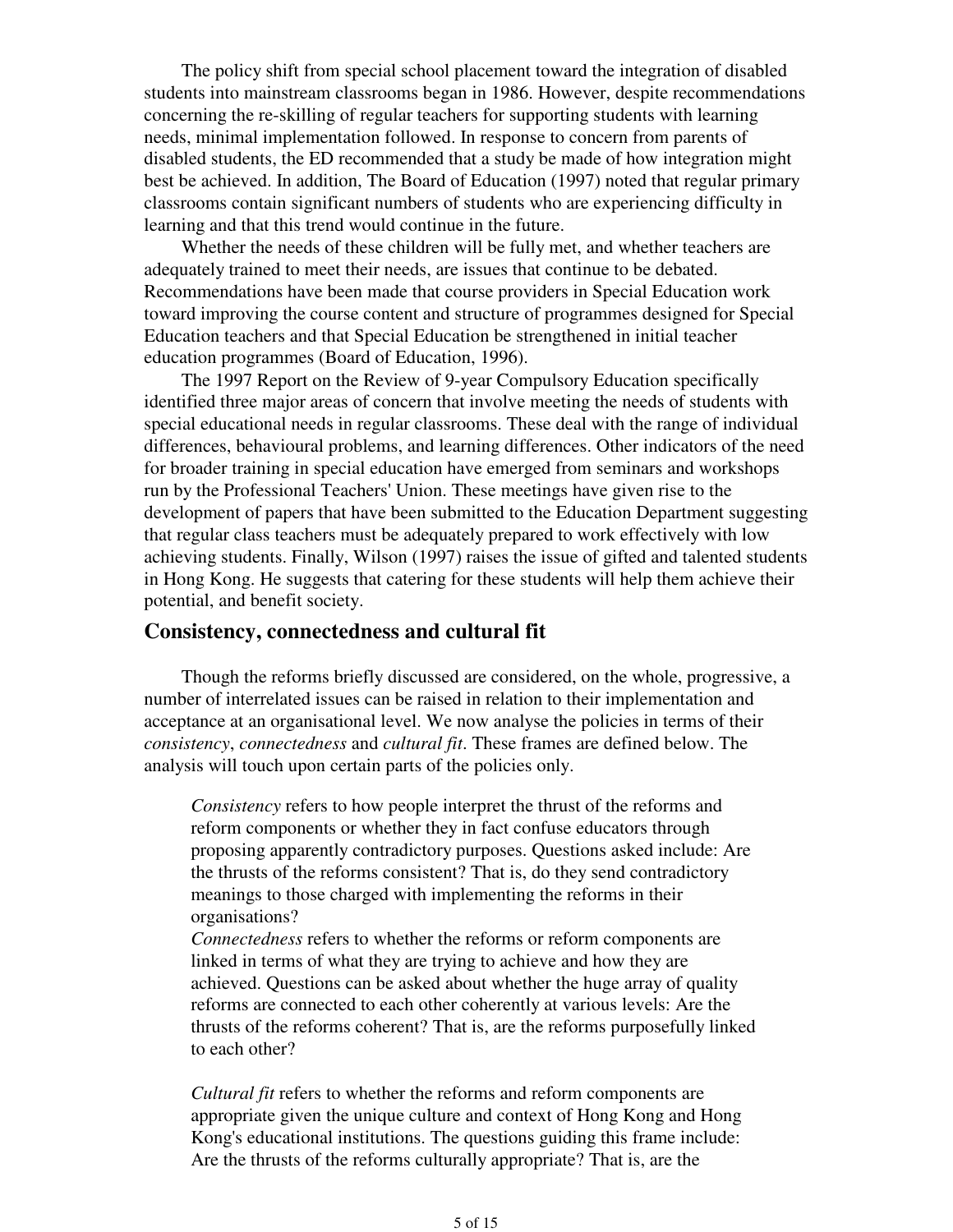reforms in their present forms appropriate for the Hong Kong culture and context?

### **Consistency in School Management**

 The reforms proposed in ECR7 do not present an overly consistent picture. This is reflected within and between a number of other reforms. For example, one form of inconsistency for educators in schools is between the simultaneous demand for internally driven improvement— agendas supposedly decided upon by the school to meet its unique needs—and externally driven demands for accountability. One example can be drawn from the ECR7 policy document. It states: "In proposing ways to improve the quality of school education, we consider some common standards and measures necessary. However, we are mindful to avoid uniformity which may overly restrict or restrain schools from developing their own characteristics" (p. 6). The tension between these dual aims becomes even more pronounced in other sections of the document. The example below illustrates pressures for diversity in Hong Kong schools arising from ECR7.

School education in a modern society should be pluralistic. We should allow schools to pursue their own goals and improve performance in different domains with a variety of approaches. To involve teachers, parents and students in school management is conducive to the development of quality school education. This will not only help balanced development of students and gain the support of parents, but also enable the school to collate effectively views of teachers. (p 17)

 In the same document are equally strong requirements for accountability and for conformity. In their pursuit of quality education, the ED proposes the adoption of a "whole-school approach" to inspections, which calls on an external panel of "experts" to evaluate the performance of schools. In order to build a quality culture in schools, a number of measures must be taken. They include:

- setting clear and commonly accepted goals for school education and having these goals clearly understood by all players in the school system;
- translating the goals into achievable, observable and measurable quality indicators;
- developing indicators for assessing school aims and using these indicators as the basis for school plans and external assessment. (pp. 7-8)

 The issue then is not one of whether quality assurance programs are necessary, but that schools are often confused by inconsistent system pressures calling for both individual action and direction and imposed accountability. An unintended outcome of regulatory mechanisms, such as quality assurance, may be a tendency toward risk avoidance and orthodoxy in many schools which, in turn, can detract for other facets of the reform.

## **Consistency in Teacher Education**

 Internal and external pressures have fuelled the rapid and dynamic pace of teacher education reform. During the 1990's there were significant changes in the Directorate of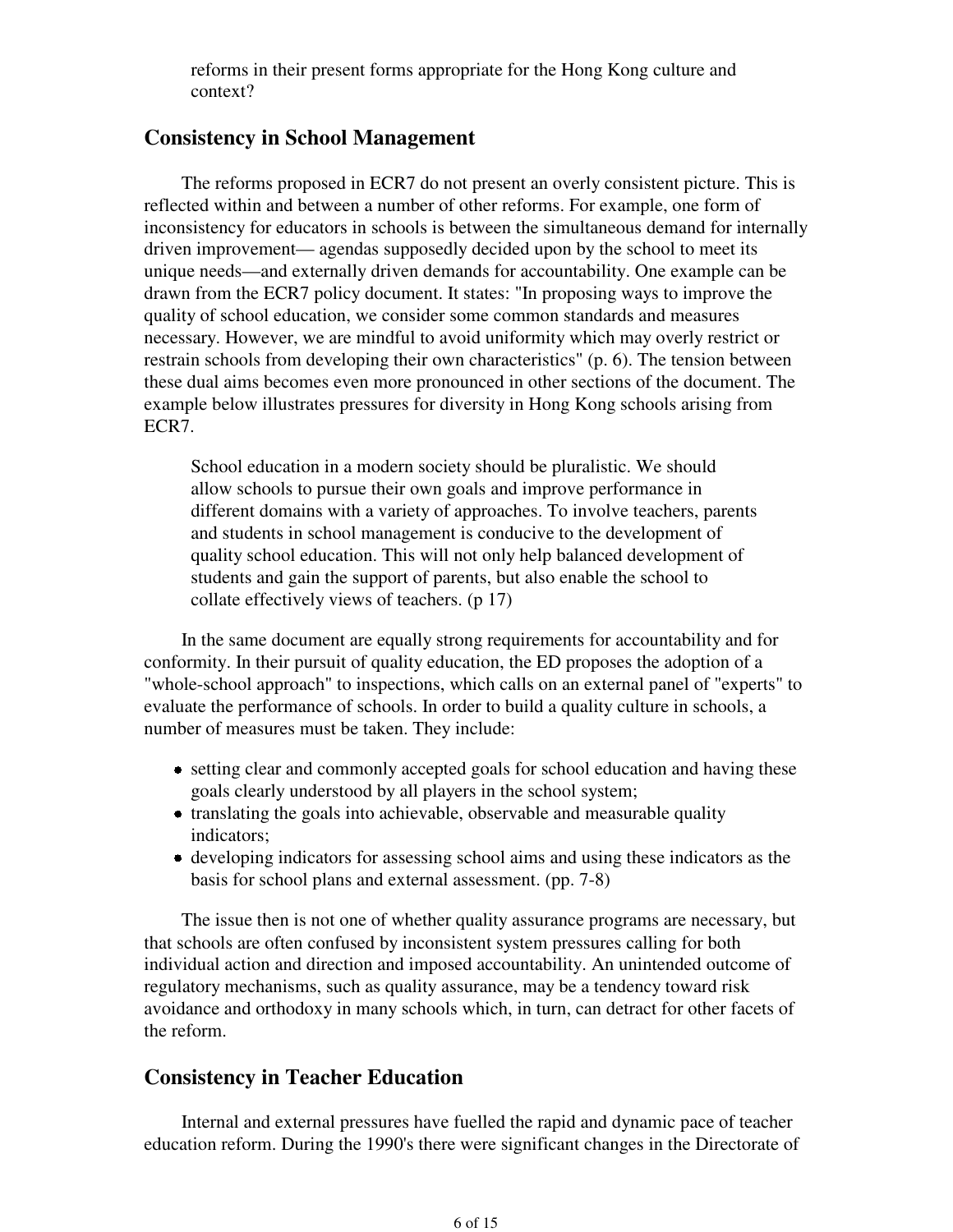the HKIEd resulting in the almost totally restructuring of the organisation. Similarly, the change in Government of Hong Kong brought with it a fresh emphasis on improving education, in particular the hastened call for an all-graduate teaching force.

 The result has been an inconsistency in the way HKIEd staff behave and respond to reforms based on ideological differences about the nature of graduate-level academic study. Within the HKIEd a tension existed, more notably during the initial development of degree-level courses between what can be loosely described as academic rationalists and social-constructivist educators. Academic rationalists placed emphasis on ownership of subject content, focus the teaching content on the development of subject knowledge and more summative modes of assessment. Academic rigour and the desire for external accountability were seen to drive these lines of thinking. However, social constructivist educators placed greater emphasis on the integration of subject knowledge, pedagogical knowledge and teaching methods. The modes of assessment used reflected similar integration and a greater emphasis on process than product. The tensions were amplified by a lack of direction and inconsistent feedback through reports from Government about the preferred qualities of Hong Kong teachers and, to some extent, by the background experiences of staff.

### **Consistency in English Language Benchmarking**

 It has been mentioned above that the benchmark initiative deals with three languages—English, Chinese and Putonghua. Standards should therefore be consistent across the three languages. There has been a considerable difference in approaches to the benchmarks for the three languages in terms of philosophy and well as in the approach to marking. For example, with reference to marking, it needs to be considered whether the approach should be from the positive viewpoint of "can do" skills, as opposed to penalising a teacher for errors and failing someone after a certain number of errors have been made.

 One issue that has aroused great controversy in the local media focuses on who should be benchmarked. The initial thrust of the benchmarking exercise focused on establishing benchmarks for lower secondary school teachers of English language, for Chinese as a medium of instruction in primary schools and Putonghua as a foreign language in secondary schools. If the Government's claim that teacher standards in language ability form a cornerstone in the upgrading of education, it is crucial that the exercise not stop at this initial cohort of teachers but continue to examine teachers and teacher educators across all sectors of education.

 It has been agreed by many sectors of education that benchmarks should be introduced for teachers in pre-service training. What is less clear is the extent to which the policy will be implemented for in-service teachers. As might be expected, there is considerable opposition from serving teachers (with marked pressure from the Professional Teachers' Union) who state that serving teachers have already been certified and therefore do not need to be "re-certified."

 A further case concerns exemptions in terms of whether – or indeed *should*—any teacher(s) be exempted in terms of qualifications, background or age. This is a very contentious issue, as exemptions need to be examined on a case-by-case basis.

 Raising standards requires a substantial financial commitment. On this basis, it must be stated that the HKSAR Government is being consistent in its approach to the upgrading of education. It realises that it cannot be done on the cheap. Recurrent resources have been set aside (some US\$100 million for the period 2000 to 2008), so that language courses are available for every teacher in Hong Kong (there are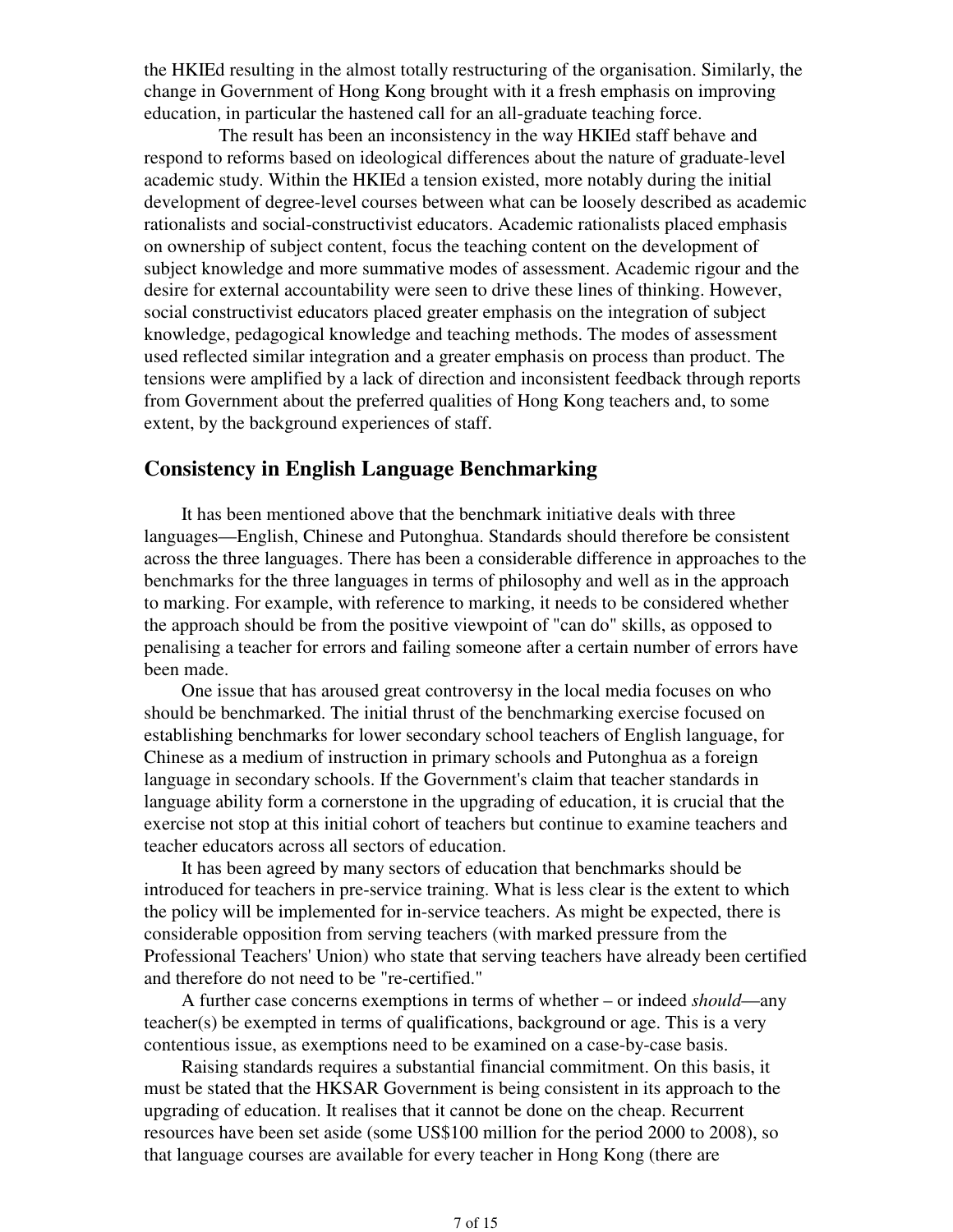approximately 50,000 teachers across the different educational strata in Hong Kong). It is expected that these teachers will want to enrol on such courses.

## **Consistency in Integration in Special Education**

 Arguably one of the most glaring inconsistencies in integration is the practice of integrating disabled students into regular schools by placing them in special classrooms within the schools. This is at odds with a recent equal opportunity ordinance aimed at eliminating discrimination against the disabled (Disability Discrimination Ordinance, 1998). There are further problems of inconsistency between policy and its interpretation. For example, *inclusion* has been called "integration," "mainstreaming" and "normalisation," and schools have interpreted each of these terms differently. Another inconsistency stems from a mis-transferrance from small-scale research findings to larger scale implementation.

### **Connectedness in School Management**

 Many of the reforms in Hong Kong have been driven by different educational, political, economic and social agendas. Some policies, such as the Target Oriented Curriculum (TOC) and the SMI were introduced during British rule as a means of democratising education. Others were introduced to smooth the change of sovereignty and yet other to address political calls for an increase in standards. Often, these reforms have been simply stacked on top each other with little consideration of how they support or relate to each other.

 As an example, consider ECR7 and the Target Oriented Curriculum—the major school curriculum reform vehicle. TOC is directed at teachers in the classroom while ERC7 largely provides administrative, organisational and structural strategies for school reform. ECR7's effects are felt mostly at the whole-school and department levels rather than at individual teacher and classroom level. If school performance is most directly affected by quality teaching, learning and curricula, then ECR7, with its focus on management and governance, stops short of penetrating to the classroom-teacher level. It then becomes an act of faith to believe that SBM will necessarily transform the variables, which directly impact on school performance—namely, the cognition and behaviours of teachers and students in classrooms. ECR7 uses the core concept of school culture but offers little on how to build such cultures to promote quality teaching, learning and curricula.

 TOC, on the other hand, aims to influence student learning at the classroom level and neglects the organisational level. TOC is not even mentioned in the ECR7 document. Therefore, the question is whether policy makers have considered the linkages—how the reforms support each other —between these two key areas? The answer appears to be "no." Both reforms are perceived as discrete entities, the former seen as the business of principals and senior teachers, the latter, the concern of classroom teachers. Both reforms need to be considered as an integral whole and all stakeholders need an appreciation and understanding of how they can best enhance student learning and school performance (Dimmock & Walker, 1998a).

### **Connectedness in Teacher Education**

One cited reason behind the teacher education reform initiatives was the perceived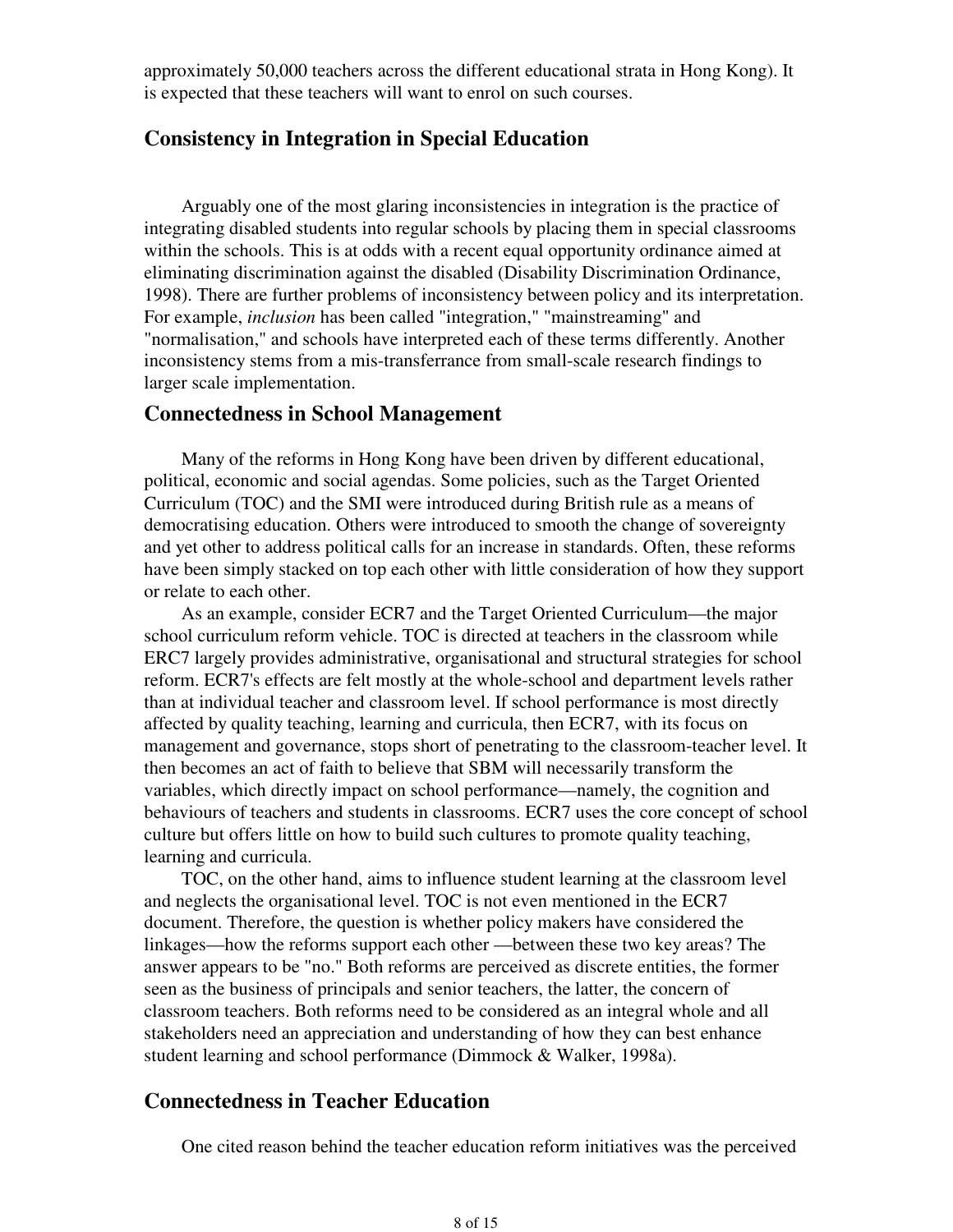need for teachers to cope with an increased range of curriculum reforms. However, teachers and teacher educators have struggled with these reform policy initiatives because of a lack of connectedness between them. For example, the relationship between TOC, integration, and benchmarking, at a macro and micro level has not been made clear. Reform guidelines lack detail or stated expectations, and therefore individuals within the education community including teacher educators are forced to second guess the exact nature of the reform and how it may or may not connect with other reforms.

 Within the HKIEd this has led in some cases to significant differences in understandings about the reform intent and in respect to responsibility for developing reform related materials. The result has been confusion and conflict about the effect of reform implementation at both the tertiary and school levels.

#### **Connectedness in Benchmarking**

 We have discussed the issue of improving education through the perspective of upgrading teacher professionalism. While language is important, it is only one aspect of an able teacher, however. Holistically, one aspect of connectedness can be perceived from the declaration (HKSAR Chief Executive's Policy Address, 1997) that the teaching profession will move to an all-graduate profession, and that, from 2004, all teachers in secondary schools will need to hold a Postgraduate Diploma in Education (PGDE) in order to be able to work in schools – which is not currently the case. However, in terms of benchmarking, there is a perceived lack of connectedness between the design, development and test specifications of the benchmarks for the three languages (English, Chinese and Putonghua).

#### **Connectedness in Integration**

 Current integration reform finds itself in competition with several other reforms simultaneously foisted onto schools. For example, under SBM, schools can make decisions about meeting their own needs and priorities. While this suggests that integration might be more readily achieved, the reality of the situation is that due to the vicissitudes of school examination results, when given a choice, schools will give priority to reforms which result in improved examination results—at the expense of integration. Many schools fail to perceive the connectedness between integration and other reforms. While this can be partly blamed on the unwillingness of schools to include students with special education and learning needs, ED has an obvious duty to connect with schools through communication and develop firmer bonds to counter this problem.

#### **Culture in School Management**

 The final issue relates to the cultural applicability of educational reforms in Hong Kong. Reforms such as ECR7 are driven very much by global educational trends. For example, ECR7 is reflective of School-Based Management policies emanating from Western English-speaking countries. Given Hong Kong's status as a "colony" until very recently, the importation of the educational reform agenda is perhaps not surprising. Nonetheless, the phenomenon of exporting reforms from societies and importing them into others whose characteristics, values and conditions are different raises concerns about their cultural appropriateness.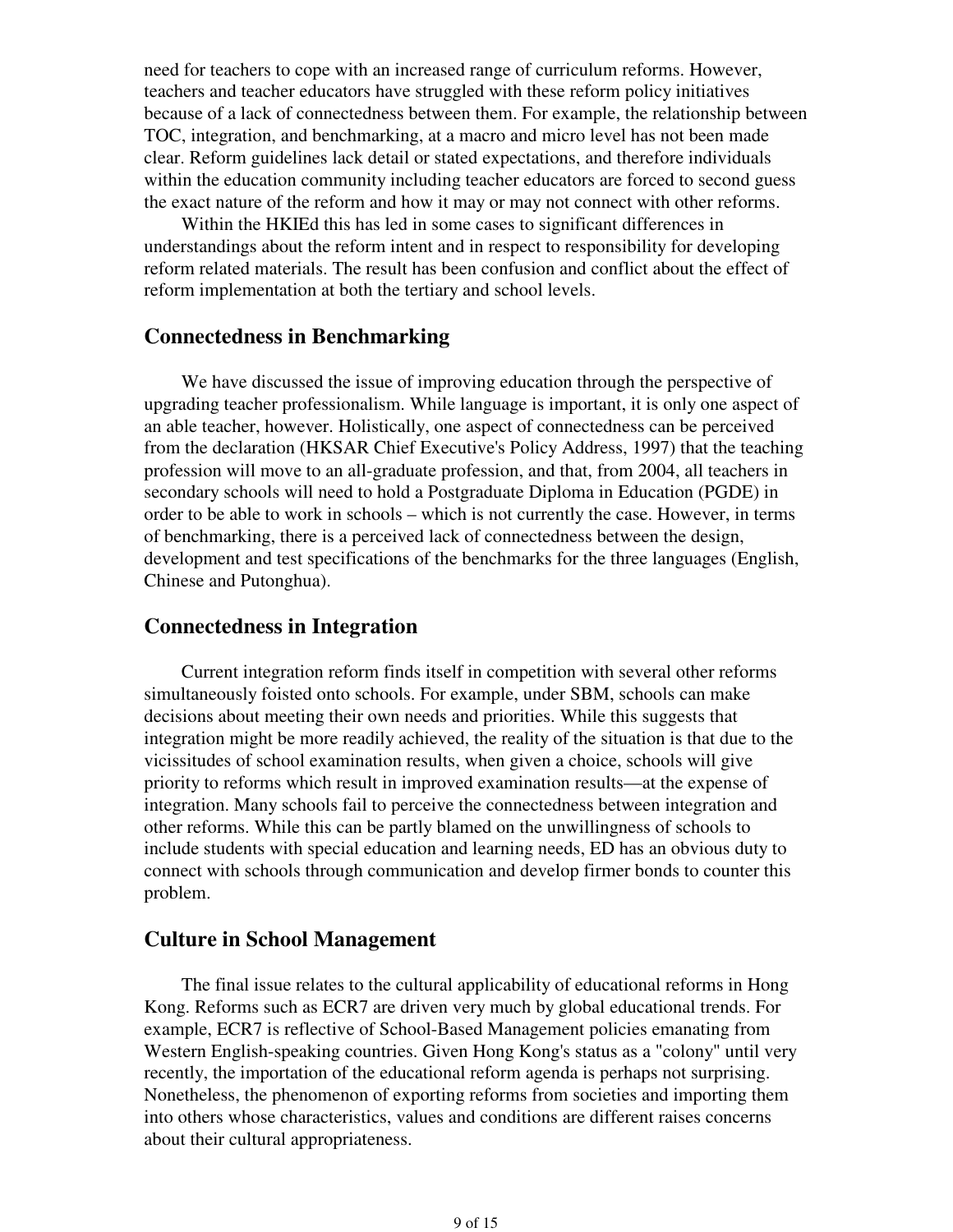While Hong Kong people display many characteristics of "Westernisation," the underpinning culture is very much Hong Kong Chinese. Among the questions this poses in regard to educational reform are the following:—to what extent are British, American and Australian policy blueprints appropriate to meet the educational needs of Hong Kong? For non-western societies, are there more appropriate alternatives to SBM and to curriculum reforms driven by student-centred approaches and learning outcomes? If there are not, then what, if any, adaptations to imported Western policies are needed? This is particularly relevant at the point of school implementation. These issues do not appear to have been seriously considered by policy makers but certainly must be dealt with continually at the school level (Dimmock & Walker, 1998b).

#### **Culture in Teacher Education**

 The flow-on effect of educational reform in Hong Kong during the 1990's has resulted in significant changes to the preparation of teachers. The decision to create the HKIEd has placed teacher education under the microscope, and increased attention on the quality of teacher educators. Many staff at the HKIEd feel they have been forced to join a university-type culture in which their experience, qualifications and professional practices are not valued. Staff are required to attain higher degrees, including doctorates, undertake research, publish in internationally recognised journals, undertake teaching attachments in local schools, and update the depth and breadth of their subject knowledge, teaching content and assessment practices. These changes are not out of the ordinary for many university-based teacher educators. However, for many staff, their origins and experience lay in sub-degree granting institutions, where the emphasis and expectations were somewhat different.

 The shift to a university culture and associated work practices has resulted in significant tension within the institution. The emphasis on greater public accountability, staff appraisal, promotion and substantiation based increasingly on an individual's ability to conform to the shift in work culture, has resulted in the loss of experienced staff.

## **Culture and Benchmarking**

 The perspective of culture may be viewed from two angles. First, from the perspective of what might be termed "respect," the introduction of benchmarking will inevitably mean that teachers may risk a possible loss of standing. Having to sit an external test such as the benchmark test to prove their worth may mean a possible loss of face, certainly if they were to fail. Second, in many older, more established and traditional schools, a teacher is often regarded as a "sage." While it is acceptable for teachers to foist tests on their students and to make their students aware of their shortcomings, the possibility of being afforded the same treatment is creating some concern.

 This also links to the perspective of an "exam culture." Hong Kong is a very exam-oriented society, where teachers frequently apply various benchmarks to their students' performance. However, when teachers themselves are subjected to a benchmark test in front of a live class, this puts a different face to the benchmark assessment. Teachers are apprehensive about the spread of the benchmark culture to include an assessment of own language ability.

### **Culture and Integration**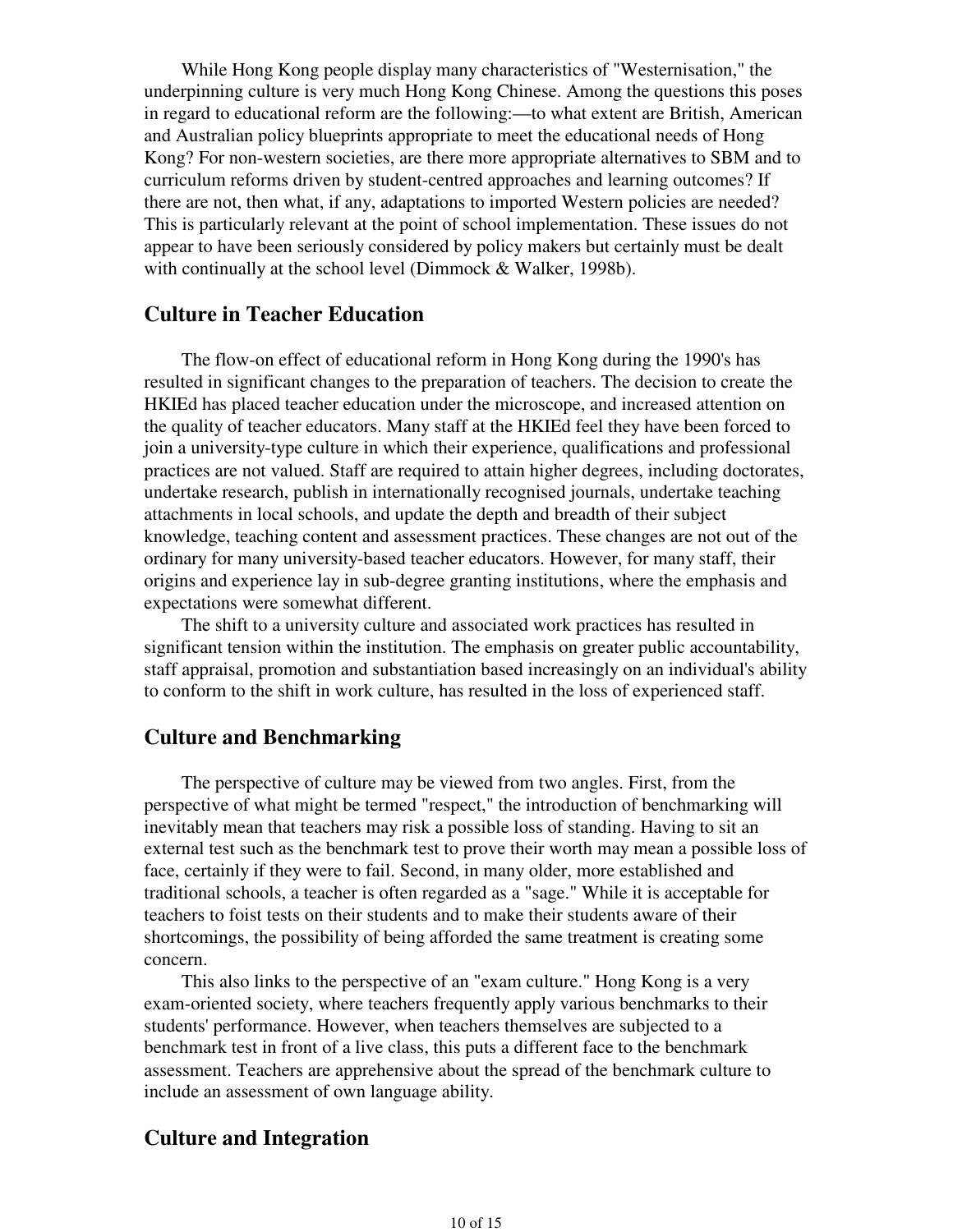As with other policy initiatives, integration reform has, in general, come from a Western perspective. Within schools, there are a number of potential cultural impediments. First, most schools are driven by the need to achieve highly in public examinations. Any threat to such achievement may result in open resistance to integration. Second, there is also a tendency for teachers to gear their teaching to the average achievers and ignore those who experience difficulty in learning.

 Both these aspects strike at the heart of integration. There is little evidence of the Hong Kong Education Commission's 21st century blueprint push toward "…help (for) all its students whatever their ability…" The Hong Kong school culture is further characterised by curriculum rigidity. The need to teach to the examination is pervasive. Sometimes such rigidity is manifested by excessive adherence to the curriculum, or an outdated style of teaching. Disabled students need flexibility in what and how things are done. Cultures have differing attitudes toward disablement, and in some instances those who are different, may not be highly valued. It is only by education and supported exposure to disabled students that schools and personnel become less resistant to change. There is comfort in the status quo, usually set by the dominant culture, in this case, so called "normal people." The cultural status quo is maintained by the omission of disabled students from regular schools, and by their grouping into categorical special schools.

## **Conclusion**

 Issues of consistency, coherence and culture have led many within the educational community to become cynical about the "real" effects of educational reforms. Despite the noble purpose of many of the reforms, such cynicism, if left unchecked, has the potential to further damage the efficacy and influence of the reforms at the level where they are intended to make a difference—at a school and classroom level. It is to be hoped that due consideration of the factors involved in reform implementation will lead to more positive and effective changes in the quality of education in Hong Kong.

 As with most contexts, Hong Kong policy makers are continually making reforms. This is evident in Hong Kong, as Education Commission Report, No. 8 (ECR8) (Education Commission, 1999) is released with the publication of this paper. ECR8 proposes wide-ranging reforms to the Hong Kong educational system at kindergarten, elementary, secondary and tertiary levels of the educational system, and moots reforms which will serve to accentuate the issues of *consistency, coherence* and *culture discussed in this article.*

## **References**

Dimmock, C., & Walker, A. (1998a). Comparative Educational Administration: Developing a Cross-Cultural Conceptual Framework. *Educational Administration Quarterly, 34*(4), 558-95.

Dimmock, C., & Walker, A. (1998b) Transforming Hong Kong Schools: Trends and emerging issues. *Journal of Educational Administration, 36*(5), 476-509.

Disabilities Discrimination Ordinance. (1998). In *Law of Hong Kong,* Chapter 487. Hong Kong: Government Printer.

Education and Manpower Branch and Education Department. (1991). *The School*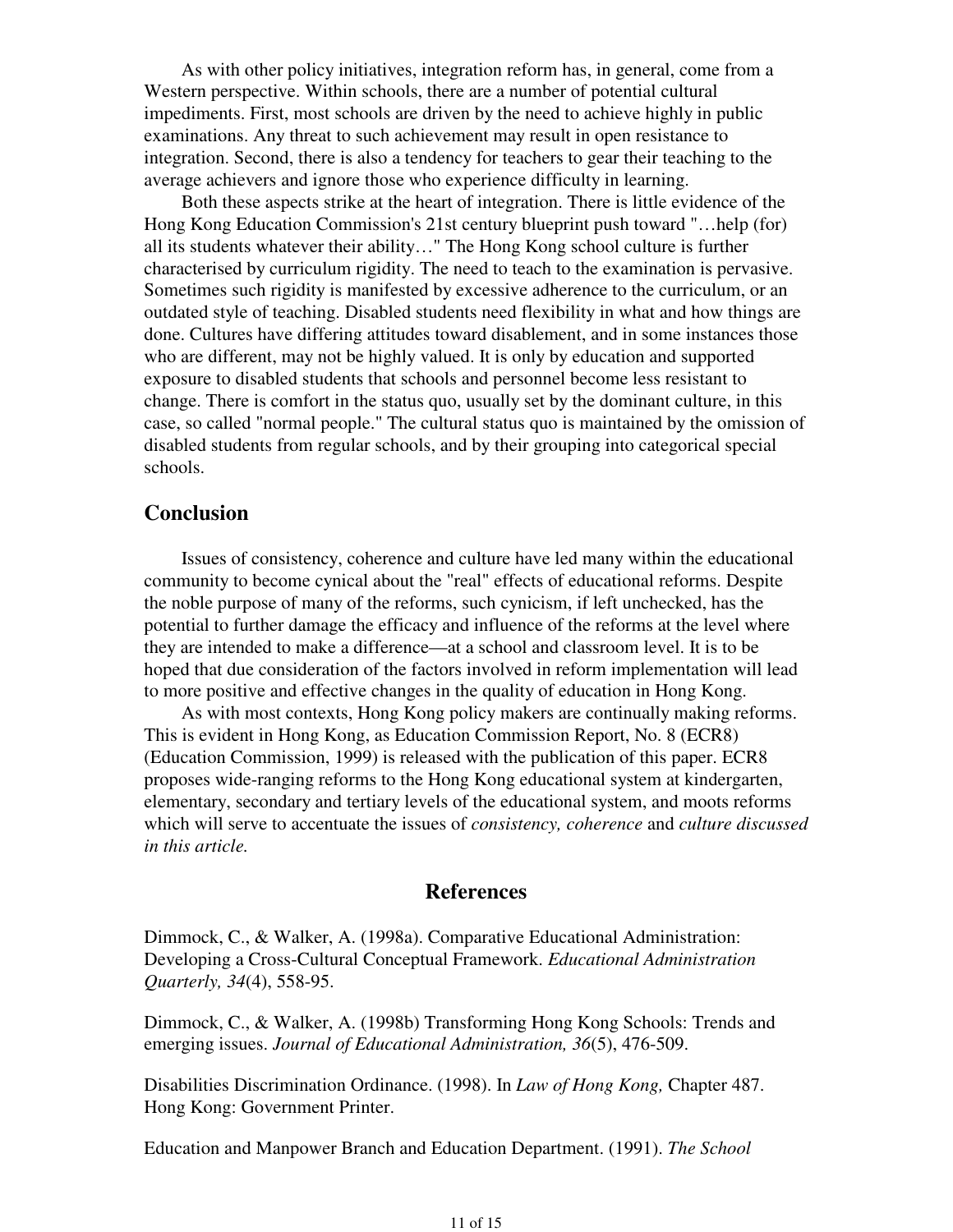*Management Initiative – Setting the Framework for Quality in Hong Kong Schools*. Hong Kong: Government Printer.

Education Commission. (1992). Education Commission Report No. 5. (ECR5). Hong Kong: Government Printer.

Education Commission. (1995). Education Commission Report No. 6. (ECR6). Hong Kong: Government Printer.

Education Commission. (1997). Education Commission Report No. 7. (ECR7). Hong Kong: Government Printer.

Education Commission. (2000). Education Commission Report No. 8. (ECR8). Hong Kong: Government Printer.

Education Commission. (1999). Education Blueprint for the 21st Century: Review of Academic System: Aims of Education: Consultation Document. Hong Kong: Government Printer.

HKSAR Chief Executive's Policy Address. (1997). Hong Kong: Government Printer.

The Board of Education. (1997). Report of the Sub- committee on Special Education. Hong Kong: Government Printer.

The Board of Education. (1997). Report on Review of 9- year Compulsory Education. Hong Kong: Government Printer.

Wilson, H. P. (1997). A Comparison of Policies and Implementation Strategies for the Education of Gifted and Talented Children in Selected Pacific Rim Countries. In J. Chan, R. Li & J. Spinks (Eds.), *Maximizing Potential: Lengthening and Strengthening our Stride*. Hong Kong: Social Sciences Research Centre, University of Hong Kong. Eleventh World Conference for Gifted and Talented Children, July-August 1995, University of Hong Kong, Hong Kong.

## **About the Authors**

#### **Chris Dowson**

Senior Lecturer, Department of Special Needs Hong Kong Institute of Education, Hong Kong. Email: dowsonc@ied.edu.hk

Chris Dowson specializes in inclusion studies and communication. His research interests focus on hearing impairment, second language learning and quality indicators in education. He teaches courses on classroom practice and effective methods.

#### **Peter Bodycott**

Principal Lecturer, Department of English, Hong Kong Institute of Education, Hong Kong

Peter Bodycott has taught in schools and higher education in Australia, Singapore and Hong Kong. His most recent teaching, research interest and publications focus on pre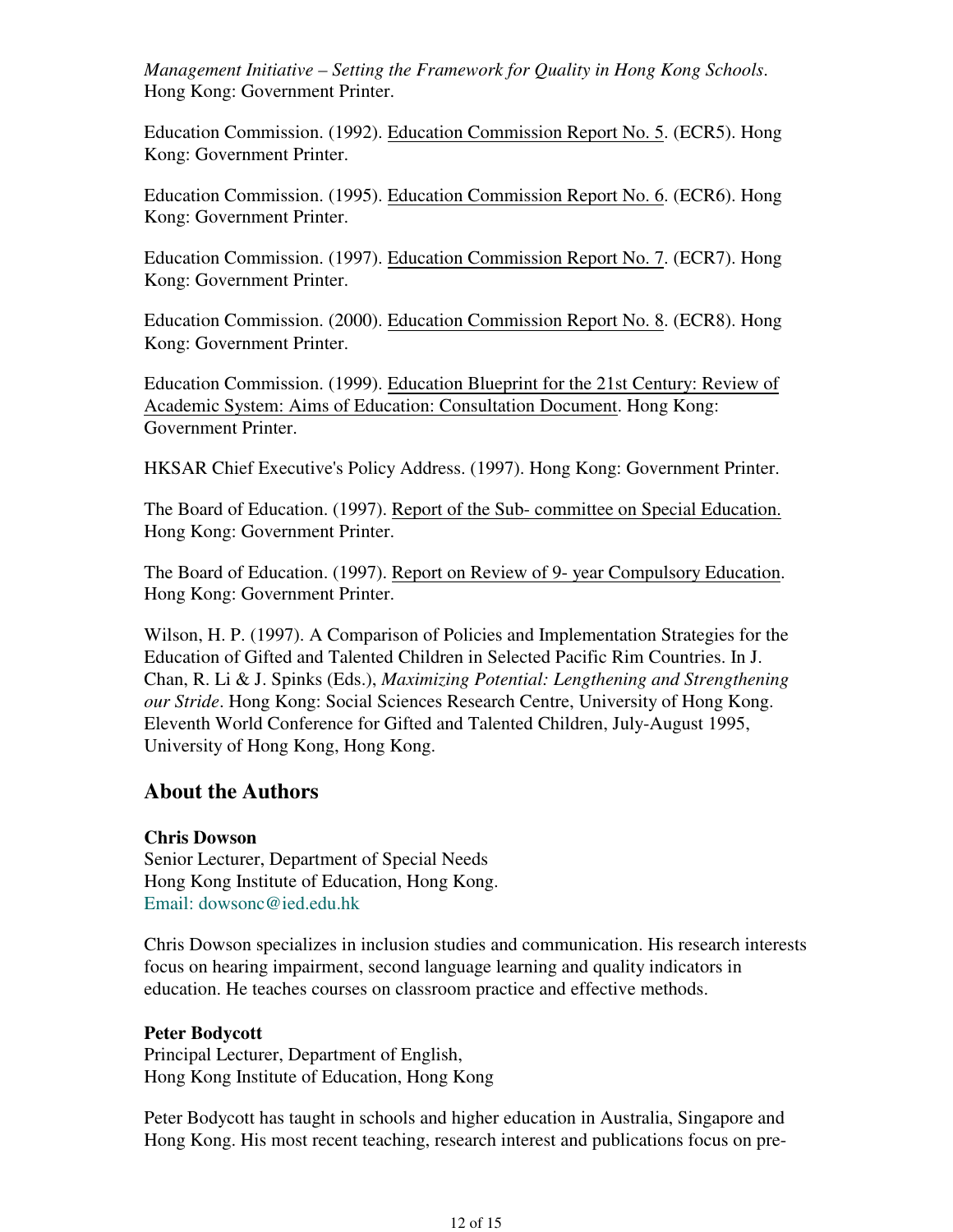service teacher thinking, second language learning and teaching, and the role of narrative in leadership and teacher education.

#### **Allan Walker**

Associate Professor Department of Educational Administration and Policy The Chinese University of Hong Kong

Allan Walker specializes in educational leadership and policy. His major research interests center on the influence of societal culture on educational administration and leadership, principal assessment and strategic planning in schools.

#### **David Coniam**

Associate Professor Department of Curriculum and Instruction

The Chinese University of Hong Kong, Hong Kong David Coniam is a teacher educator, working with ESL teachers in Hong Kong secondary schools. His main publication and research interests are in language testing, computational linguistics and language teaching methodology.

#### **Copyright 2000 by the** *Education Policy Analysis Archives*

The World Wide Web address for the *Education Policy Analysis Archives* is **epaa.asu.edu**

General questions about appropriateness of topics or particular articles may be addressed to the Editor, Gene V Glass, glass@asu.edu or reach him at College of Education, Arizona State University, Tempe, AZ 85287-0211. (602-965-9644). The Commentary Editor is Casey D. Cobb: casey.cobb@unh.edu .

## **EPAA Editorial Board**

Michael W. Apple University of Wisconsin

John Covaleskie Northern Michigan University

Sherman Dorn University of South Florida

Richard Garlikov hmwkhelp@scott.net

Alison I. Griffith York University

Ernest R. House University of Colorado

Craig B. Howley Appalachia Educational Laboratory Greg Camilli Rutgers University

Alan Davis University of Colorado, Denver

Mark E. Fetler California Commission on Teacher Credentialing

Thomas F. Green Syracuse University

Arlen Gullickson Western Michigan University

Aimee Howley Ohio University

William Hunter University of Calgary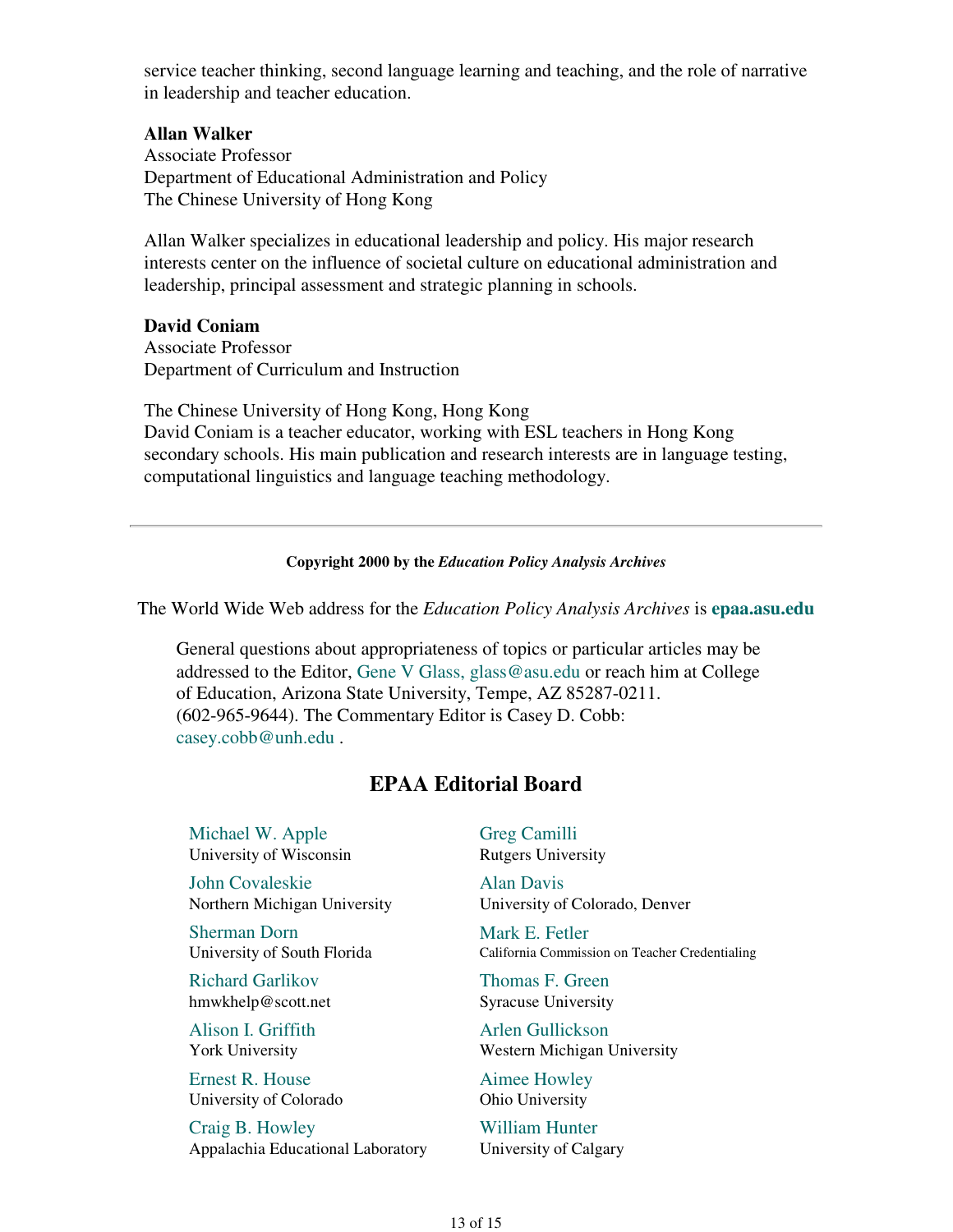Daniel Kallós Umeå University

Thomas Mauhs-Pugh Green Mountain College

William McInerney Purdue University

Les McLean University of Toronto

Anne L. Pemberton apembert@pen.k12.va.us

Richard C. Richardson New York University

Dennis Sayers Ann Leavenworth Center for Accelerated Learning

Michael Scriven scriven@aol.com

Robert Stonehill U.S. Department of Education Benjamin Levin University of Manitoba

Dewayne Matthews Western Interstate Commission for Higher Education

Mary McKeown-Moak MGT of America (Austin, TX)

Susan Bobbitt Nolen University of Washington

Hugh G. Petrie SUNY Buffalo

Anthony G. Rud Jr. Purdue University

Jay D. Scribner University of Texas at Austin

Robert E. Stake University of Illinois—UC

David D. Williams Brigham Young University

## **EPAA Spanish Language Editorial Board**

**Associate Editor for Spanish Language Roberto Rodríguez Gómez Universidad Nacional Autónoma de México**

roberto@servidor.unam.mx

Adrián Acosta (México) Universidad de Guadalajara adrianacosta@compuserve.com

Teresa Bracho (México) Centro de Investigación y Docencia Económica-CIDE bracho dis1.cide.mx

Ursula Casanova (U.S.A.) Arizona State University casanova@asu.edu

Erwin Epstein (U.S.A.) Loyola University of Chicago Eepstein@luc.edu

Rollin Kent (México) Departamento de Investigación Educativa-DIE/CINVESTAV rkent@gemtel.com.mx kentr@data.net.mx

J. Félix Angulo Rasco (Spain) Universidad de Cádiz felix.angulo@uca.es

Alejandro Canales (México) Universidad Nacional Autónoma de México canalesa@servidor.unam.mx

José Contreras Domingo Universitat de Barcelona Jose.Contreras@doe.d5.ub.es

Josué González (U.S.A.) Arizona State University josue@asu.edu

María Beatriz Luce (Brazil) Universidad Federal de Rio Grande do Sul-UFRGS lucemb@orion.ufrgs.br